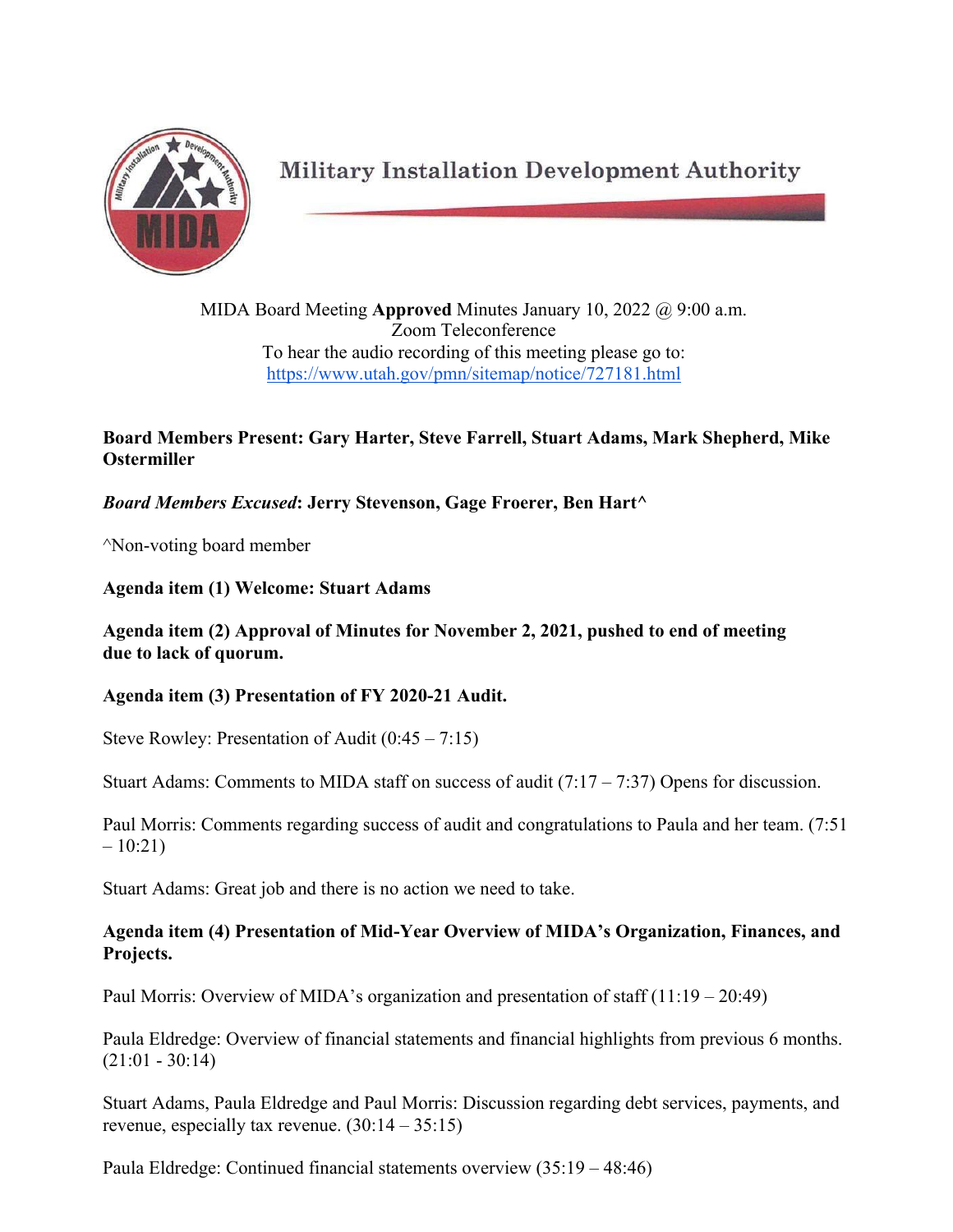Gary Harter: Question regarding Utah Defense Alliance funds that come to MIDA (38:59 – 39:28)

Paul Morris, Gary Harter, Stuart Adams: Discussion regarding funds and projection as to when funds will decrease and/or stop from UDA  $(39:28 - 41:57)$ 

Gary Harter: Question regarding affordable housing for military and veterans (41:57 - 43:29)

Ariana Farber: Presentation of MIDA's 2022 initiatives. (44:05 – 51:55)

**Agenda item (2) Approval of Minutes for November 2, 2021.** 

**Gary Harter: Motion to Approve November 2, 2021, minutes** 

**Mark Shepherd: Second**

**Gary Harter, Steve Farrell, Stuart Adams, Mark Shepherd, Mike Ostermiller vote "aye" in favor of approving minutes from November 2, 2021. None are opposed. The motion passes.**

**Agenda item (5) Consideration of Resolution 2022-01 Amending the Falcon Hill Project Area Standards and Guidelines to Eliminate a Requirement to Plant Conifer Trees in Parking Lots**

Paul Morris: Summary of Resolution 2022-01. (53:08 – 53:50)

Stuart Adams: Any discussion?

**Mark Shepherd: Motion to approve Resolution 2022-01 Amending the Falcon Hill Project Area Standards and Guidelines to Eliminate a Requirement to Plant Conifer Trees in Parking Lots**

**Mike Ostermiller: Second**

**Gary Harter, Steve Farrell, Stuart Adams, Mark Shepherd, Mike Ostermiller vote "aye" in favor of Resolution 2022-01 Amending the Falcon Hill Project Area Standards and Guidelines to Eliminate a Requirement to Plant Conifer Trees in Parking Lots**

**Agenda Item (6) Consideration of Resolution 2022-02 Replacing Previous Resolutions and Polices Regarding the Falcon Hill Development Review Committee**

Paul Morris: Summary of Resolution 2022-02, specifically repealing 2-year term limit for Falcon Hill DRC members. (54:50 – 55:40)

Stuart Adams: Any discussion?

**Gary Harter: Motion to approve Resolution 2022-02 Replacing Previous Resolutions and Polices Regarding the Falcon Hill Development Review Committee**

**Steve Farrell: Second**

**Gary Harter, Steve Farrell, Stuart Adams, Mark Shepherd, Mike Ostermiller vote "aye" in favor of Resolution 2022-02 Replacing Previous Resolutions and Polices Regarding the**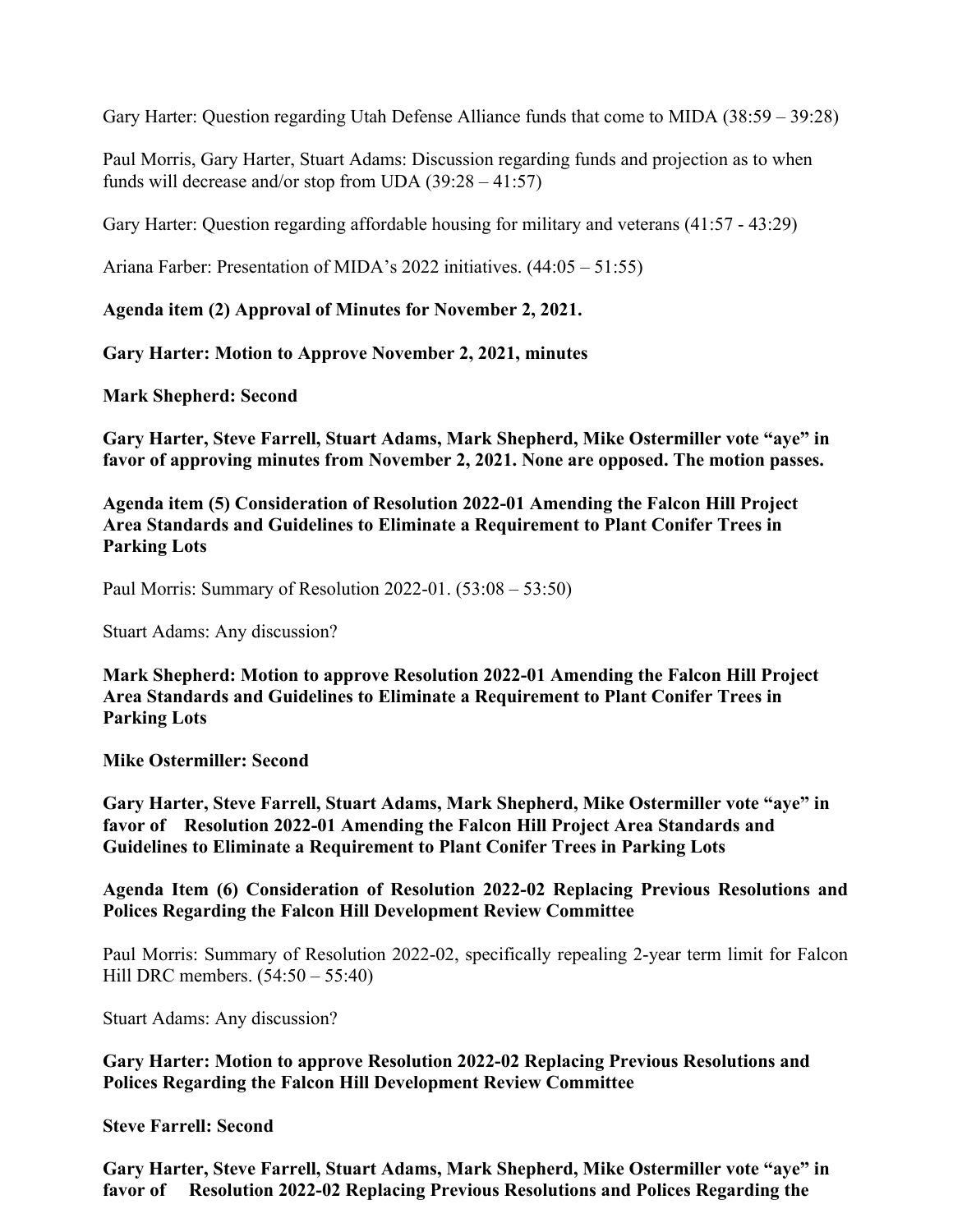#### **Falcon Hill Development Review Committee**

**Agenda Item (7) Consideration of Resolution 2022-03 Approving the First Amendment to the Interlocal Cooperation Agreement with the Unified Fire Authority for the Utah Data Center Project Area**

Paul Morris: Overview of contract with Unified Fire Authority and how resolution is renewing that contract.  $(56:26 - 58:05)$ 

Stuart Adams: Any discussion?

**Mike Ostermiller: Motion to approve Resolution 2022-03 Approving the First Amendment to the Interlocal Cooperation Agreement with the Unified Fire Authority for the Utah Data Center Project Area**

**Mark Shepherd: Second**

**Gary Harter, Steve Farrell, Stuart Adams, Mark Shepherd, Mike Ostermiller vote "aye" in favor Resolution 2022-03 Approving the First Amendment to the Interlocal Cooperation Agreement with the Unified Fire Authority for the Utah Data Center Project Area**

Gary Harter: Data Center site managers remain appreciative to MIDA for what they did, and what they continue to do.

### **Agenda Item (8) Other Business, including Project Area Updates**

Taylor Woodbury: Updates on Falcon Hill including new North Gate location 1:00:06 - 1:06:16)

Kurt Krieg: Updates on MRF project area, including ski improvements, lift bids, water storage systems, voluntary clean up progress, MWR hotel build, Pioche Estates and Apartments, and Air Force Parcel Trade completed. (1:06:30 - 1:12:43)

Tyler Aldous: Update on Skyridge development including subdivisions construction, trail work, golf academy, equestrian center, and lodge site plan (1:14:40 - 1:21:49)

Stuart Adams: Average value of homes in subdivisions?

Tyler Aldous: In the lower subdivisions, have an average sales price of \$2.5 million and in upper division between \$3 - \$3.5 million.

Stuart Adams: Great report thank you. Anything else before we move to a closed meeting?

**Agenda Item (9) Adjourn Open Meeting and have a Closed Strategy Session Meeting, pursuant to Section 52-4-205(1)(d), to Discuss the Purchase, Exchange, or Lease of Real Property**

**Steve Farrell: Motion to go into closed session**

**Mike Ostermiller: Second.** 

**Gary Harter, Steve Farrell, Stuart Adams, Mark Shepherd, Mike Ostermiller vote "aye" in**